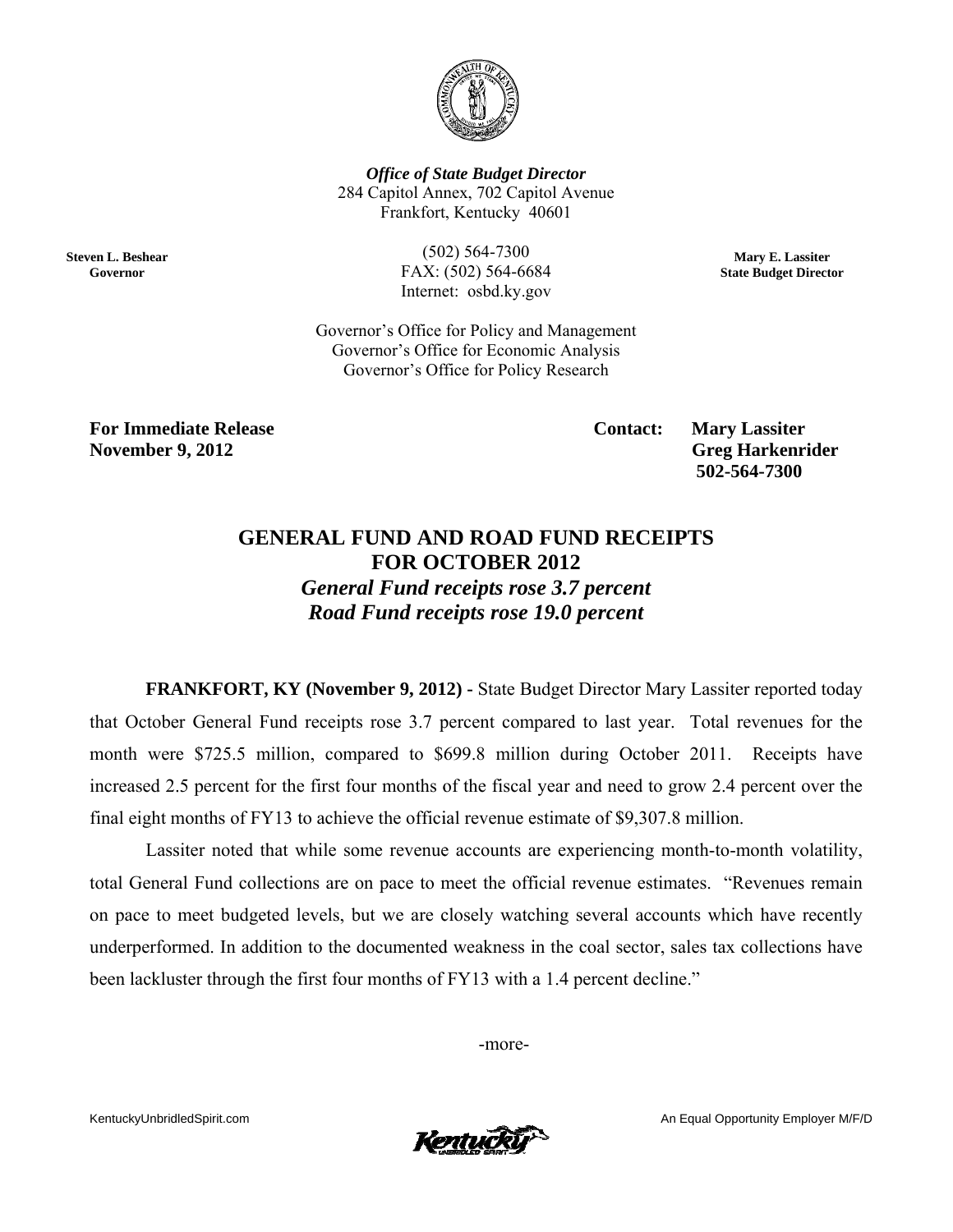Among the major accounts:

- Corporation income tax receipts increased \$9.0 million in October due to lower refunds and increased collections on returns.
- Individual income tax collections rose 3.7 percent, bolstered primarily by estimated payments and payments with returns. Total individual income tax receipts are up 2.3 percent for the first four months of FY13.
- Sales and use tax receipts fell 2.5 percent in October despite an uptick in national consumer sentiment.
- Property tax collections increased 89.4 percent in October, and are up 77.9 percent year-todate. Large swings in property tax revenues are typical in the fall months as the bulk of receipts in this category are received prior to January.
- Cigarette tax receipts grew 5.4 percent in October but are down 5.7 percent for the first four months of the fiscal year.
- Coal severance tax receipts fell 41.1 percent and are down 24.8 percent year-to-date.
- The Lottery dividend was \$1.0 million below FY12 but year-to-date payments are on track to hit the projected level.

Road Fund receipts for October 2012 totaled \$135.9 million, a 19.0 percent increase from October 2011 levels. Year-to-date Road Fund receipts have grown 5.6 percent. Based on year-to-date collections, Road Fund receipts must increase 3.1 percent to meet the official FY13 estimate of \$1,499.6 million.

The Road Fund rebounded in October after a slow first quarter by posting growth of 19.0 percent on the strength of both vehicle and fuel sales. Motor vehicle usage tax receipts grew 12.4 percent for the month and have grown 2.2 percent year-to-date. Motor fuels taxes increased 16.2 percent in October bringing year-to-date growth to 6.0 percent. Among the other accounts:

- Motor Vehicle License taxes were up sharply in October but flat for the year.
- Weight Distance taxes also grew robustly due to timing anomalies.
- Motor Vehicle Operators taxes were down slightly but remain 4.2 percent ahead of the pace set in FY12.

Lassiter noted that the October Road Fund performance puts revenue collections ahead of recent internal revenue estimates. "October's surge in Road Fund receipts brings year-to-date revenues back in line with the projections used in the budgeting process."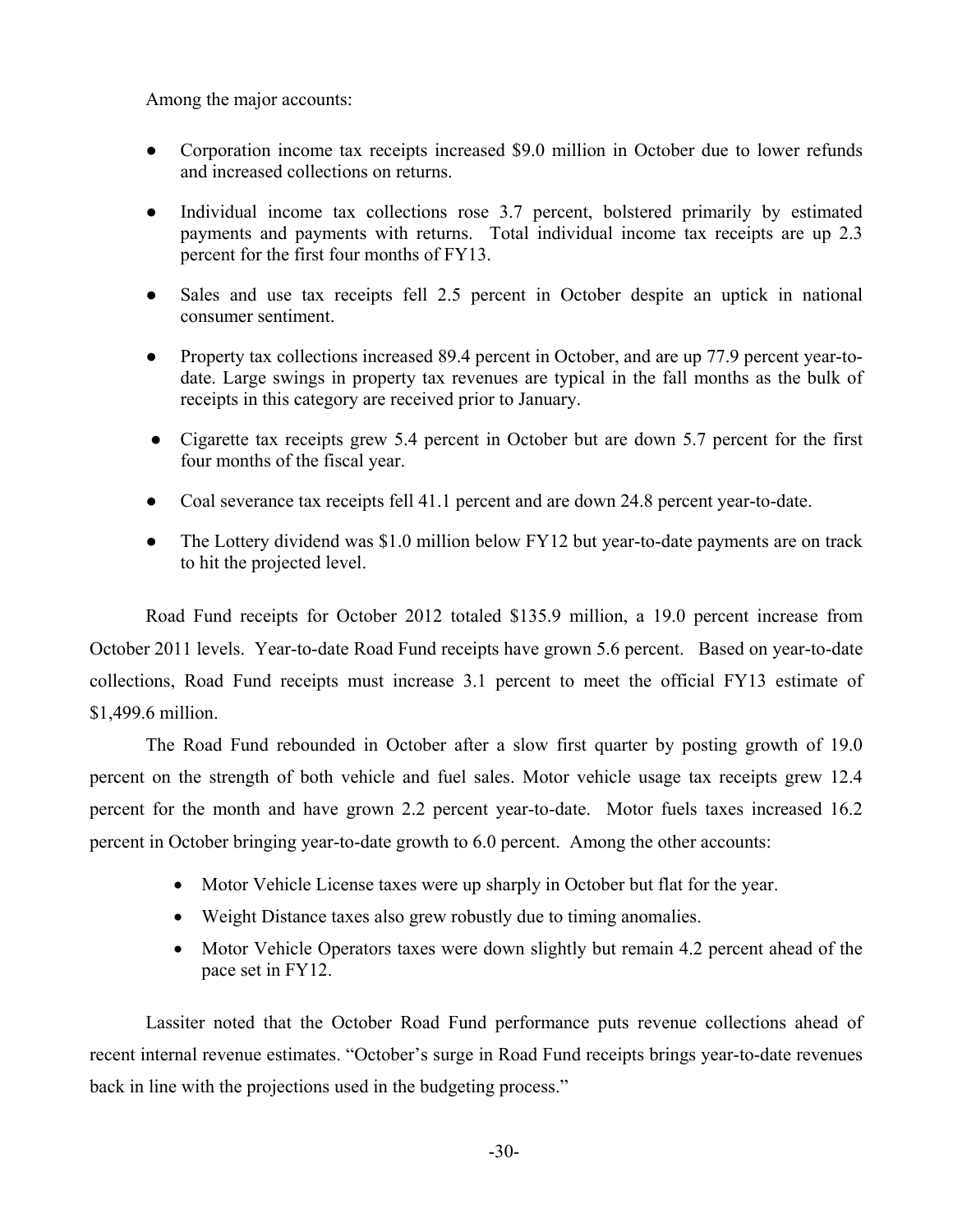## **KENTUCKY STATE GOVERNMENT REVENUE 1. GENERAL FUND REVENUE**

|                                                  |                                | <b>JULY THROUGH OCTOBER</b><br><b>OCTOBER</b> |                          |                                    |                                    |                 |
|--------------------------------------------------|--------------------------------|-----------------------------------------------|--------------------------|------------------------------------|------------------------------------|-----------------|
|                                                  | 2012                           | 2011                                          | % Change                 | FY 2013                            | FY 2012                            | % Change        |
| <b>TOTAL GENERAL FUND</b><br><b>Tax Receipts</b> | \$725,505,560<br>\$693,562,206 | \$699,797,096<br>\$667,777,723                | 3.7%<br>3.9%             | \$2,926,502,873<br>\$2,818,526,946 | \$2,856,250,591<br>\$2,763,756,084 | 2.5%<br>$2.0\%$ |
| Sales and Gross Receipts                         | \$297,468,664                  | \$304,742,029                                 | -2.4%                    | \$1,204,016,405                    | \$1,222,895,632                    | $-1.5\%$        |
| <b>Beer Consumption</b>                          | 425,617                        | 564,166                                       | -24.6%                   | 2,155,501                          | 2,247,060                          | -4.1%           |
| <b>Beer Wholesale</b>                            | 3,768,663                      | 4,718,352                                     | $-20.1%$                 | 17,952,876                         | 19,864,354                         | $-9.6%$         |
| Cigarette                                        | 20,041,763                     | 19,006,368                                    | 5.4%                     | 80,640,406                         | 85,504,036                         | $-5.7%$         |
| <b>Distilled Spirits Case Sales</b>              | 5,133                          | 8,421                                         | $-39.0%$                 | 38,968                             | 37,817                             | 3.0%            |
| <b>Distilled Spirits Consumption</b>             | 870,782                        | 819,848                                       | 6.2%                     | 3,886,334                          | 3,701,625                          | 5.0%            |
| <b>Distilled Spirits Wholesale</b>               | 2.350.102                      | 2,117,947                                     | 11.0%                    | 9,780,304                          | 9,320,773                          | 4.9%            |
| Insurance Premium                                | 10,761,411                     | 12,347,338                                    | $-12.8%$                 | 41,388,399                         | 40,572,741                         | 2.0%            |
| Pari-Mutuel                                      | 218,148                        | 157,578                                       | 38.4%                    | 1,653,896                          | 707,697                            | 133.7%          |
| Race Track Admission                             | 867                            | 0                                             | $\overline{\phantom{a}}$ | 81,484                             | 82,477                             | $-1.2%$         |
| Sales and Use                                    | 250,339,486                    | 256,755,667                                   | $-2.5%$                  | 1,011,066,175                      | 1,025,155,254                      | $-1.4%$         |
| Wine Consumption                                 | 206,472                        | 210,685                                       | $-2.0%$                  | 872,625                            | 849,661                            | 2.7%            |
| Wine Wholesale                                   | 1,045,442                      | 1,095,188                                     | $-4.5%$                  | 4,385,254                          | 4,326,480                          | 1.4%            |
| <b>Telecommunications Tax</b>                    | 5,765,425                      | 5,123,217                                     | 12.5%                    | 22,864,841                         | 23,063,227                         | $-0.9%$         |
| <b>Other Tobacco Products</b>                    | 1,667,665                      | 1,840,457                                     | $-9.4%$                  | 7,243,600                          | 7,468,180                          | $-3.0%$         |
| Floor Stock Tax                                  | 1,687                          | (23, 202)                                     | $---$                    | 5,744                              | (5,748)                            |                 |
| License and Privilege                            | \$41,826,188                   | \$46,303,939                                  | $-9.7%$                  | \$161,657,159                      | \$188.191.231                      | $-14.1%$        |
| Alc. Bev. License Suspension                     | 46,067                         | 29,950                                        | 53.8%                    | 119,433                            | 79,825                             | 49.6%           |
| Coal Severance                                   | 16,772,250                     | 28,459,777                                    | -41.1%                   | 81,694,607                         | 108,668,415                        | -24.8%          |
| <b>Corporation License</b>                       | 1,508                          | 23,456                                        | $-93.6%$                 | (493, 075)                         | 533,579                            | ---             |
| Corporation Organization                         | 3,496                          | 0                                             | ---                      | 43,744                             | 0                                  |                 |
| Occupational Licenses                            | 8,248                          | 4,172                                         | 97.7%                    | 23,243                             | 29,316                             | $-20.7%$        |
| Oil Production                                   | 865,582                        | 728,925                                       | 18.7%                    | 3,416,366                          | 3,067,882                          | 11.4%           |
| Race Track License                               | 875                            | 0                                             | $---$                    | 95.875                             | 95,000                             | 0.9%            |
| <b>Bank Franchise Tax</b>                        | 94,779                         | 277,591                                       | $-65.9%$                 | (969, 638)                         | (646, 316)                         | $---$           |
| Driver License Fees                              | 46,974                         | 47,956                                        | $-2.0%$                  | 217,171                            | 210,677                            | 3.1%            |
| <b>Minerals Severance</b>                        | 1,475,587                      | 1,571,815                                     | $-6.1%$                  | 4,999,175                          | 5,858,646                          | -14.7%          |
| Natural Gas Severance                            | 1,164,300                      | 2,373,291                                     | $-50.9%$                 | 3,912,726                          | 8,859,491                          | $-55.8%$        |
| <b>Limited Liability Entity</b>                  | 21,346,522                     | 12,787,007                                    | 66.9%                    | 68,597,531                         | 61,434,716                         | 11.7%           |
| Income                                           | \$312,663,880                  | \$292,805,084                                 | 6.8%                     | \$1,327,489,251                    | \$1,270,911,611                    | 4.5%            |
| Corporation                                      | 9,832,267                      | 828,806                                       | 1086.3%                  | 122,779,005                        | 92,976,687                         | 32.1%           |
| Individual                                       | 302,831,613                    | 291,976,279                                   | 3.7%                     | 1,204,710,246                      | 1,177,934,924                      | 2.3%            |
| Property                                         | \$32,557,595                   | \$17,191,354                                  | 89.4%                    | \$98,293,639                       | \$55,244,637                       | 77.9%           |
| <b>Building &amp; Loan Association</b>           | 0                              | 0                                             | $---$                    | 4,180                              | (2,299)                            | $\overline{a}$  |
| General - Real                                   | 2,095,565                      | 2,046,639                                     | 2.4%                     | 1,803,147                          | 1,676,514                          | 7.6%            |
| General - Tangible                               | 14,543,822                     | 10,525,898                                    | 38.2%                    | 42,741,875                         | 37,771,695                         | 13.2%           |
| <b>Omitted &amp; Delinquent</b>                  | (4,299,376)                    | 3,568,159                                     | $-220.5%$                | 14,271,139                         | 716,796                            | 1891.0%         |
| <b>Public Service</b>                            | 19,702,792                     | 625,271                                       | 3051.1%                  | 38,692,443                         | 14,325,632                         | 170.1%          |
| Other                                            | 514,791                        | 425,386                                       | 21.0%                    | 780,855                            | 756,297                            | 3.2%            |
| Inheritance                                      | \$3.440.975                    | \$3,663,626                                   | $-6.1%$                  | \$12,828,201                       | \$14,894,741                       | $-13.9%$        |
| Miscellaneous                                    | \$5,604,904                    | \$3,071,691                                   | 82.5%                    | \$14,242,291                       | \$11,618,233                       | 22.6%           |
| Legal Process                                    | 1,541,076                      | 1,713,680                                     | -10.1%                   | 6,768,602                          | 6,851,068                          | $-1.2\%$        |
| T. V. A. In Lieu Payments                        | 4,063,828                      | 1,358,011                                     | 199.2%                   | 7,473,689                          | 4,762,210                          | 56.9%           |
| Other                                            | 0                              | 0                                             | ---                      | 0                                  | 4,954                              | $-100.0%$       |
| <b>Nontax Receipts</b>                           | \$31,750,759                   | \$31,974,470                                  | $-0.7%$                  | \$107,265,597                      | \$91,639,395                       | 17.1%           |
| <b>Departmental Fees</b>                         | (192, 607)                     | 1,622,748                                     | $-111.9%$                | 5,657,490                          | 5,059,525                          | 11.8%           |
| PSC Assessment Fee                               | 2,627                          | 1,578                                         | 66.4%                    | 13,076,156                         | 5,424,147                          | 141.1%          |
| Fines & Forfeitures                              | 2,125,700                      | 2,210,393                                     | $-3.8%$                  | 10,410,545                         | 8,967,145                          | 16.1%           |
| Interest on Investments                          | (366, 226)                     | 83,668                                        | $-537.7%$                | 809,036                            | 331,266                            | 144.2%          |
| Lottery                                          | 17,000,000                     | 18,000,000                                    | $-5.6%$                  | 65,500,000                         | 64,000,000                         | 2.3%            |
| Sale of NO <sub>x</sub> Credits                  | 0                              | 0                                             | ---                      | 6,500                              | 0                                  |                 |
| <b>Miscellaneous</b>                             | 13,181,265                     | 10,056,082                                    | 31.1%                    | 11,805,869                         | 7,857,311                          | 50.3%           |
| <b>Redeposit of State Funds</b>                  | \$192,595                      | \$44,903                                      | 328.9%                   | \$710,330                          | \$855,113                          | $-16.9%$        |